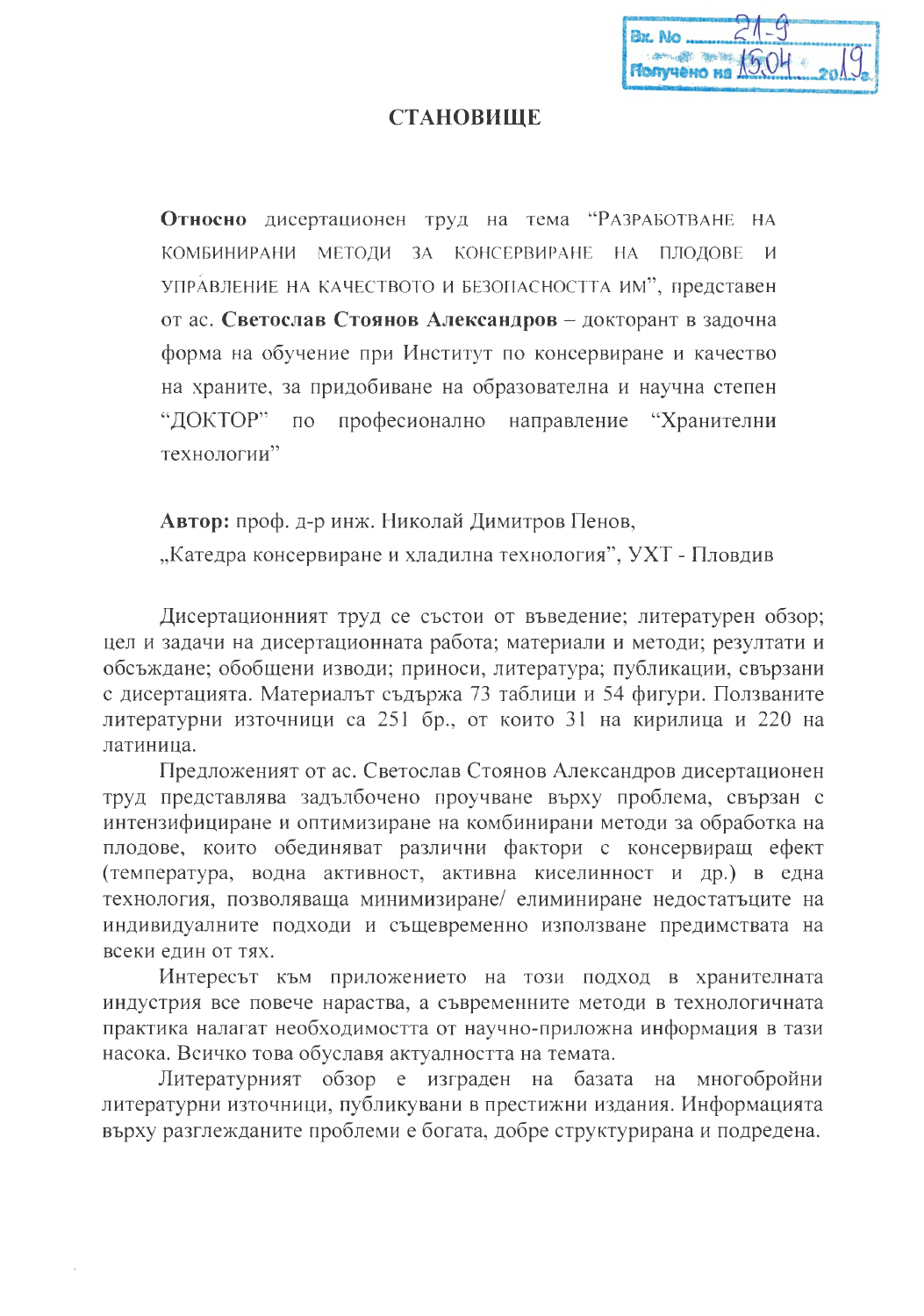Демонстрирано е умение за осъществяване на логически връзки при обсъждане на цитираните научни факти и е показан афинитет към новите научни направления и постижения.

Обзорът е в пряка връзка с дисертационната работа и показва информираността на докторанта по темата.

Литературният обзор завършва с обобщение, което потвърждава актуалността на темата, мотивира и определя насоките за разработването ѝ.

Отчитайки всички факти от обзора, авторът точно дефинира целта на дисертационния труд. За реализирането и са поставени 4 задачиподчинени на основната цел. Те са добре формулирани и са в логична последователност.

Дисертантът е подбрал значителен брой и подходящи методики за физикохимични, биохимични  $H$ микробиологични изследване на на осмотичните разтвори, частично дехидратираните и показатели сушените плодове.

Използваните съвременни методи за изследване, анализ и обработка резултатите придават един интердисциплинарен характер на на дисертационния труд на Светослав Александров.

В първата част на дисертационната работа са определени минимални критерии за качество, по които да бъдат оценявани пресните плодове от черна арония, черна боровинка, касис и череши.

Определени са минимални критерии за оценка на качеството на плодовете и е разработена на карта за оценка

Направен е избор на 3a осмотични агенти. оптимизиране осмотичния предназначен компонентния състав на разтвор, за дехидратация на плодовете, правилно е избран и приложен Симплекс центроиден план и метода на повърхността на отражение.

Във втората част на дисертационната работа Дисертантът правилно е подбрал значимо влияещите върху осмотичната дехидратация независими променливи: температура на осмотичния разтвор, концентрация на осмотичния разтвор и съотношение плод : осмотичен разтвор, както и нивата им на вариране. Извършено е моделиране и оптимизиране на основни показатели, описващи кинетиката на масообменните процеси при осмотична дехидратация на плодове.

 $\mathbf{B}$ третата част са изследвани процеси на конвективно  $\overline{M}$ термопомпено сушене на осмотично дехидратирани плодове от черна арония, черна боровинка, черен касис и череши. Проучени са показатели, определящи качеството и безопасността на получените сушени плодове

За по-точното определяне на целевите функции и математическото им описание са използвани регресионни модели, а за интерпетация на получените резултати съответните повърхности на отражението.

В четвъртата част са препоръчани специфични мерки за управление